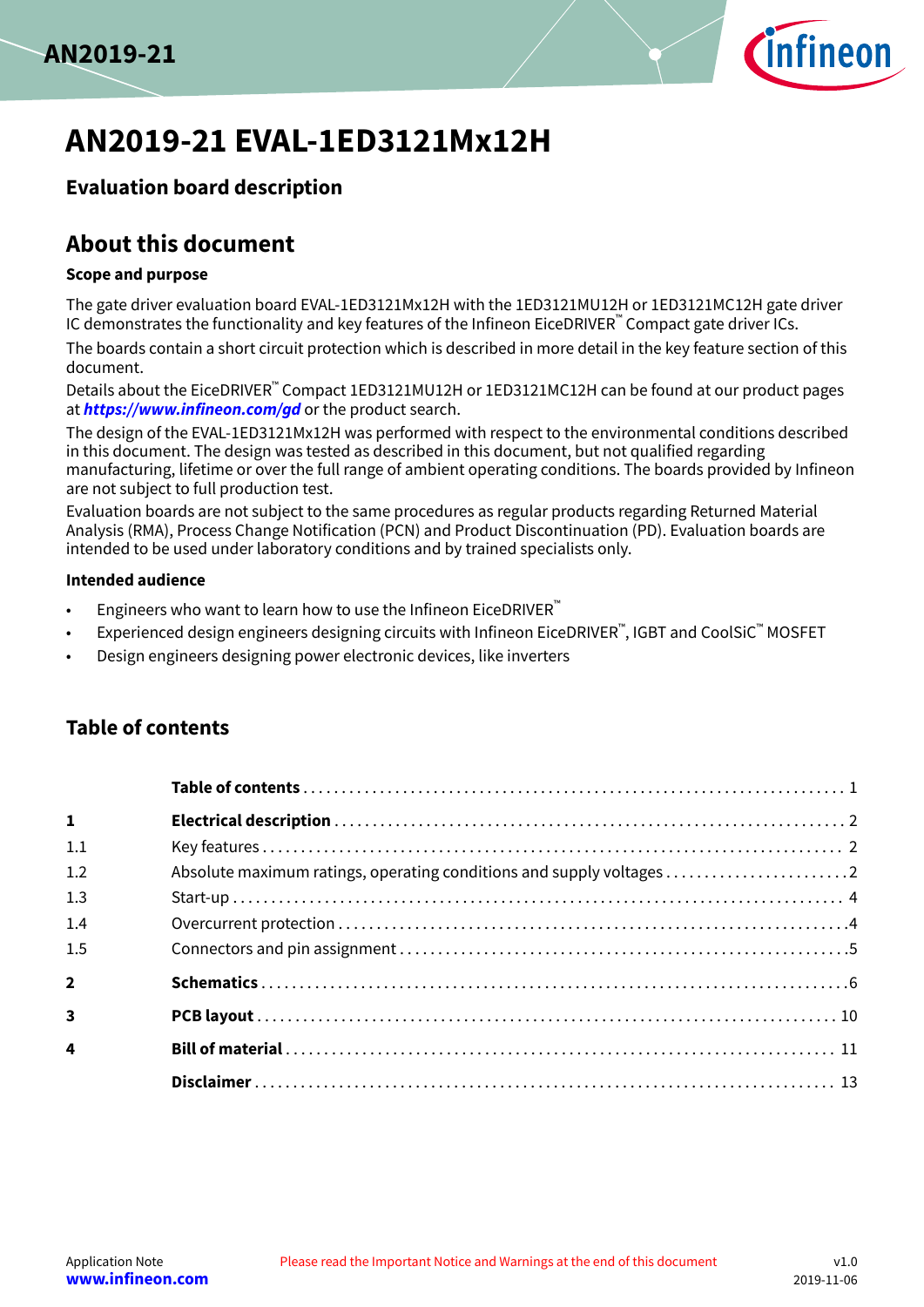

## <span id="page-1-0"></span>**1 Electrical description**

### **1.1 Key features**

The evaluation board EVAL-1ED3121Mx12H is intended for the product feature evaluation of the Infineon EiceDRIVER™ Compact 1ED3121MU12H or 1ED3121MC12H in an application circuit. The key elements of the board and the product are listed here.

- Evaluation board in half-bridge configuration with two gate driver ICs to drive power switches such as IGBTs and SiC MOSFETs. The switch type can be freely chosen as seen in **Figure 1**
- Additional gate driver IC for isolated over-current feedback signal from high voltage side to logic control side
- Fast operational amplifier used as comparator for over-current detection



### **Figure 1 EVAL-1ED3121Mx12H top view**

The board has a size of 85 x 55 x 15 mm<sup>3</sup> without any power switch assembled.

This board is best suited for so-called double-pulse testing. However, it requires additional considerations on thermal and power load for continuous operation. An additional high-voltage DC blocking capacitor at the highvoltage supply is recommended.

The low-voltage interface can be controlled by a pulse generator, a microcontroller or other digital circuits.

For safe operation, a fast over-current detection and protection circuit is implemented with a galvanically isolated feedback path to the low-voltage input side. The input side flip-flop latches the over-current event information. This circuit will report the fault and turn off both gate driver ICs. The S1 button, also labeled with RESET, clears the flip-flop to enable the gate driver ICs again.

## **1.2 Absolute maximum ratings, operating conditions and supply voltages**

The selected components on this evaluation board as well as the gate driver ICs have maximum ratings and operating conditions to avoid damaging the individual parts and the evaluation board overall.

| Table 1 |  | Absolute maximum ratings |  |
|---------|--|--------------------------|--|
|---------|--|--------------------------|--|

| Pin/parameter<br>name | Abs. Max. | Unit | <b>Note</b>                          |
|-----------------------|-----------|------|--------------------------------------|
| $+15V$ IN             | $-0.220$  |      | input, support supply voltage        |
| VCC1                  | $-0.25.3$ |      | input, gate driver IC supply voltage |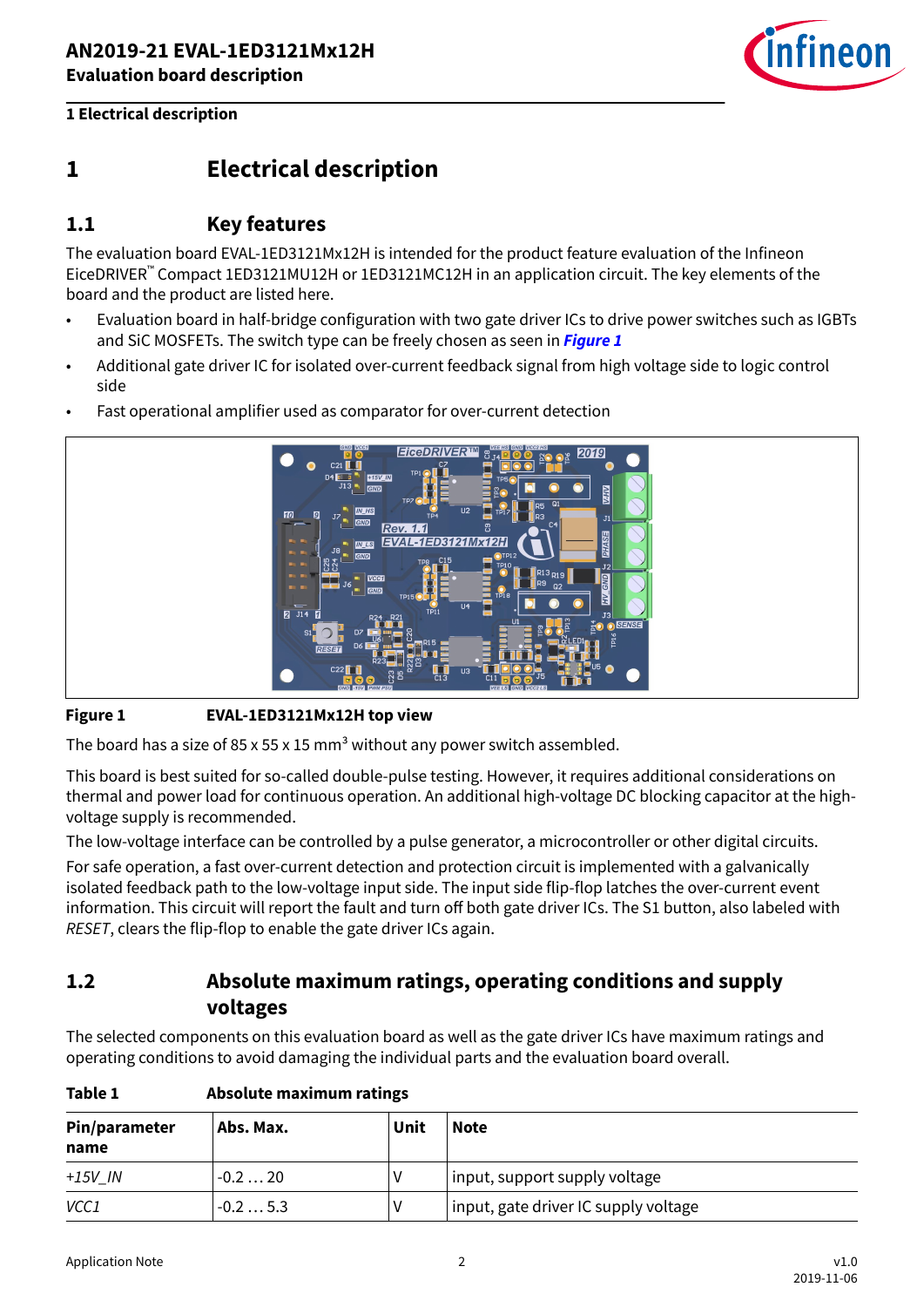

| Absolute maximum ratings (continued)<br>Table 1 |                     |             |                                                                                                                         |  |  |
|-------------------------------------------------|---------------------|-------------|-------------------------------------------------------------------------------------------------------------------------|--|--|
| Pin/parameter<br>name                           | Abs. Max.           | <b>Unit</b> | <b>Note</b>                                                                                                             |  |  |
| <b>FAULT</b>                                    | $-0.2$ $VCC1 + 0.2$ | V           | output, digital signal                                                                                                  |  |  |
| <b>RST</b>                                      | $-0.2$ $VCC1 + 0.2$ | V           | input, digital signal                                                                                                   |  |  |
| $IN$ <sub><math>H</math></sub> $S$              | $-0.2$ $VCC1 + 0.2$ | V           | input, digital signal                                                                                                   |  |  |
| $IN$ <sub>LS</sub>                              | $-0.2$ $VCC1 + 0.2$ | V           | input, digital signal                                                                                                   |  |  |
| VCC2_HS,VCC2_LS                                 | $-0.240$            | V           | overall isolated secondary supply with reference to<br>VEE2_HS/VEE2_LS                                                  |  |  |
| VCC2_HS,VCC2_LS                                 | $-0.225$            | ٧           | positive secondary supply voltage with reference to<br>GND2_HS/GND2_LS                                                  |  |  |
| GND2_HS,GND2_LS                                 | $-0.225$            | ٧           | gate reference supply pin with reference to VEE2_HS/<br>VEE2_LS                                                         |  |  |
| V-HV                                            | $-0.21200$          | ٧           | input, high-voltage supply, for voltages above 42 V,<br>special high voltage lab environment is strongly<br>recommended |  |  |
| Phase peak current                              | 25                  | A           | phase peak current for double pulse tests                                                                               |  |  |
| $t_{\rm pulse}$                                 | 100                 | μs          | maximum ON pulse length for double-pulse tests                                                                          |  |  |
| $t_{\rm sw}$                                    | 100                 | kHz         | maximum switching frequency for continuous<br>operation, careful consideration of power dissipation<br>required         |  |  |

The PCB assembly is optimized for a VCC1 supply voltage of 3.3 V. For higher supply voltages, adjustment to the current limiting resistors of the status LEDs is required.

| Pin name                           | Min.         | Typ. | Max.           | <b>Unit</b> | <b>Note</b>                                                            |
|------------------------------------|--------------|------|----------------|-------------|------------------------------------------------------------------------|
| $+15V$ IN                          | 15.5         | 16   | 16.5           | ٧           | input, support supply voltage                                          |
| VCC1                               | 3.2          | 3.3  | 3.4            | V           | input, gate driver IC supply voltage                                   |
| <b>FAULT</b>                       | $-0.1$       | 3.3  | $VCC1+$<br>0.1 | $\vee$      | output, digital signal                                                 |
| <b>RST</b>                         | $-0.1$       | 3.3  | $VCC1+$<br>0.1 | $\vee$      | input, digital signal                                                  |
| $IN$ <sub><math>H</math></sub> $S$ | $-0.1$       | 3.3  | $VCC1+$<br>0.1 | $\vee$      | input, digital signal                                                  |
| $IN$ <sub>LS</sub>                 | $-0.1$       | 3.3  | $VCC1+$<br>0.1 | $\vee$      | input, digital signal                                                  |
| VCC2_HS, VCC2_LS                   | 12           | 15   | 30             | ٧           | overall isolated secondary supply with reference to<br>VEE2_HS/VEE2_LS |
| GND2_HS,GND2_LS                    | $\mathbf{0}$ |      | 15             | V           | gate reference supply pin with reference to VEE2_HS/<br>VEE2_LS        |

### **Table 2 Operating conditions and supply voltages**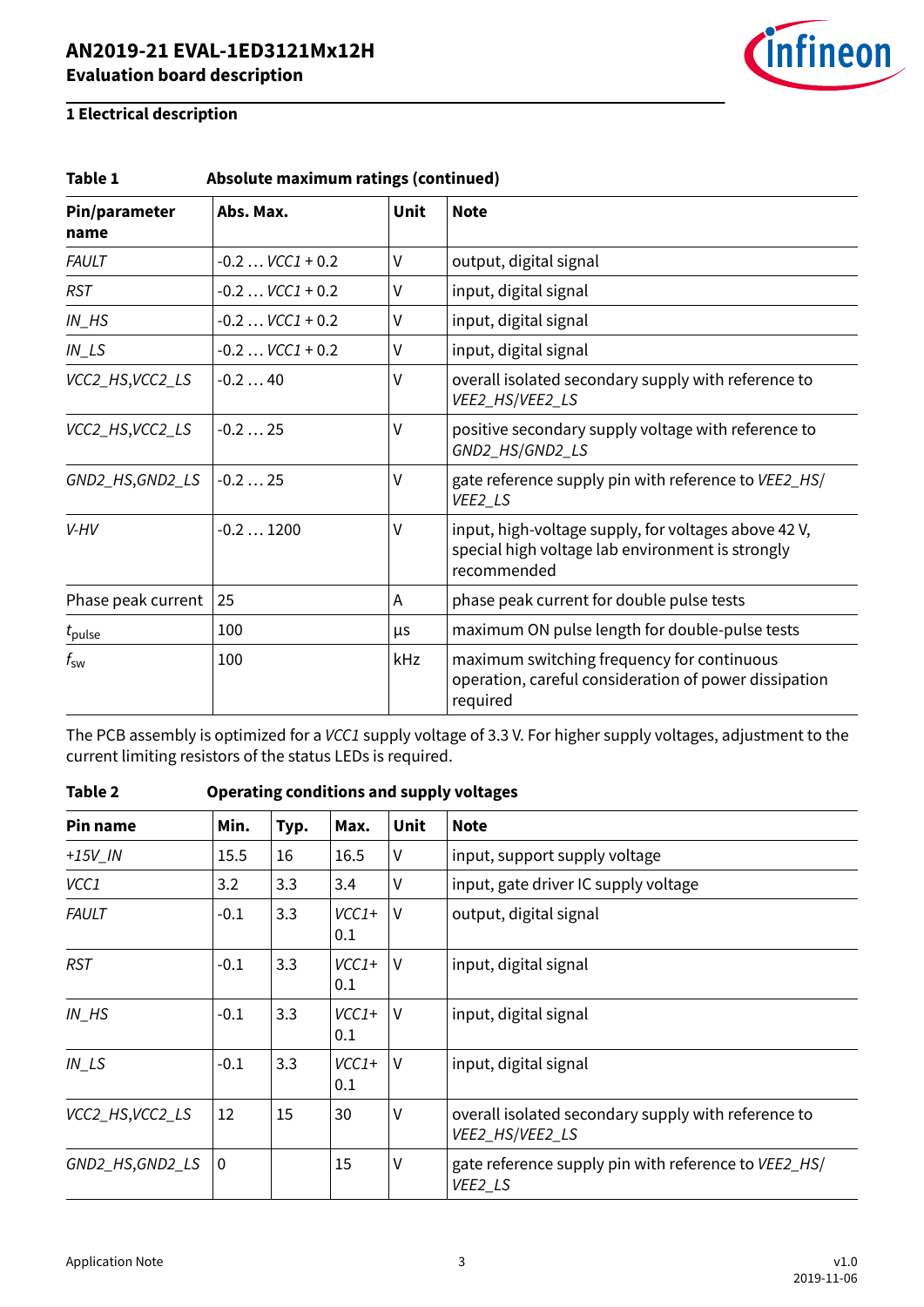

| Table 2<br>Operating conditions and supply voltages (continued) |      |      |      |      |                                                                                                                         |  |
|-----------------------------------------------------------------|------|------|------|------|-------------------------------------------------------------------------------------------------------------------------|--|
| Pin name                                                        | Min. | Typ. | Max. | Unit | <b>Note</b>                                                                                                             |  |
| V-HV                                                            | 25   |      | 600  |      | input, high voltage supply, for voltages above 42 V,<br>special high voltage lab environment is strongly<br>recommended |  |

## <span id="page-3-0"></span>**Table 2 Operating conditions and supply voltages (continued)**

### **1.3 Start-up**

Follow the steps below to set up, power up and perform first evaluations with the board.

### **Prerequisites**

- Assemble fitting power switches at the location Q1 and Q2, e.g. IKQ75N120CH3 IGBTs
- Assemble an external high-voltage DC capacitor (> 100 µF) between J1-1/2 (V-HV) and J3-2 (HV GND)
- Have low-voltage power supplies ready for input support and logic supply (+15V IN, VCC1)
- Have isolated low-voltage power sources ready for gate driver output supply (VCC2\_LS, VCC2\_HS, GND2\_LS, GND2\_HS, VEE2\_LS and VEE2\_HS)
- Have a high-voltage power supply ready for HV-DC between J1-1/2 (V-HV) and J3-2 (HV GND)
- Have an inductive load for double-pulse tests ready
- Have a dual channel PWM generator ready for half-bridge PWM input

To adapt the circuit to the application requirements, resistor or capacitor values can be changed to optimize the performance.

### **Power-up sequence**

- **1.** Supply +15V\_IN at connector J13.2 with +16 V and connect supply GND to connector J13.1
- **2.** Supply VCC1 at connector J6.2 with +3.3 V and connect supply GND to connector J6.1
- **3.** The red LED D7 will turn on
- **4.** Supply both secondary gate driver supplies with individual power sources at *VCC2 HS*, GND2 HS, and VEE2\_HS at connector J4, and VCC2\_LS, GND2\_LS and VEE2\_LS at connector J5 according to the assembled power switch needs
- **5.** The green LED1 will turn on
- **6.** Push S1 to reset the error flip-flop
- **7.** The red LED D7 will turn off and green LED D6 will turn on
- 8. Connect the digital PWM generator to the digital interface connectors J7 and J8 labeled with IN\_HS and GND as well as IN\_LS and GND
- **9.** Connect the high-voltage supply to connector J1.1 or J1.2 and HV\_GND to J3.2.
- **10.** Connect one end of the inductive load to J2.1 and the other end according to the double-pulse requirements to either J1.1 or J3.2 (low side or high side testing)
- **11.** The board is now ready for double-pulse evaluation

### **1.4 Overcurrent protection**

An overcurrent protection is implemented to protect the board and components against high current. The current is determined by measuring the voltage across the shunt resistor R19. This is available at the two test points TP14 and TP16.

The detection circuit measures the voltage across R19, sends the signal through a low pass filter R18 and C18 and compares it to a reference voltage with the comparator U5. The reference voltage is defined by the voltage divider R12 and R20. The trip point is at approx. 32 A and can be adapted to application requirements by changing R19 and/or adapting the reference voltage divider R12 and R20.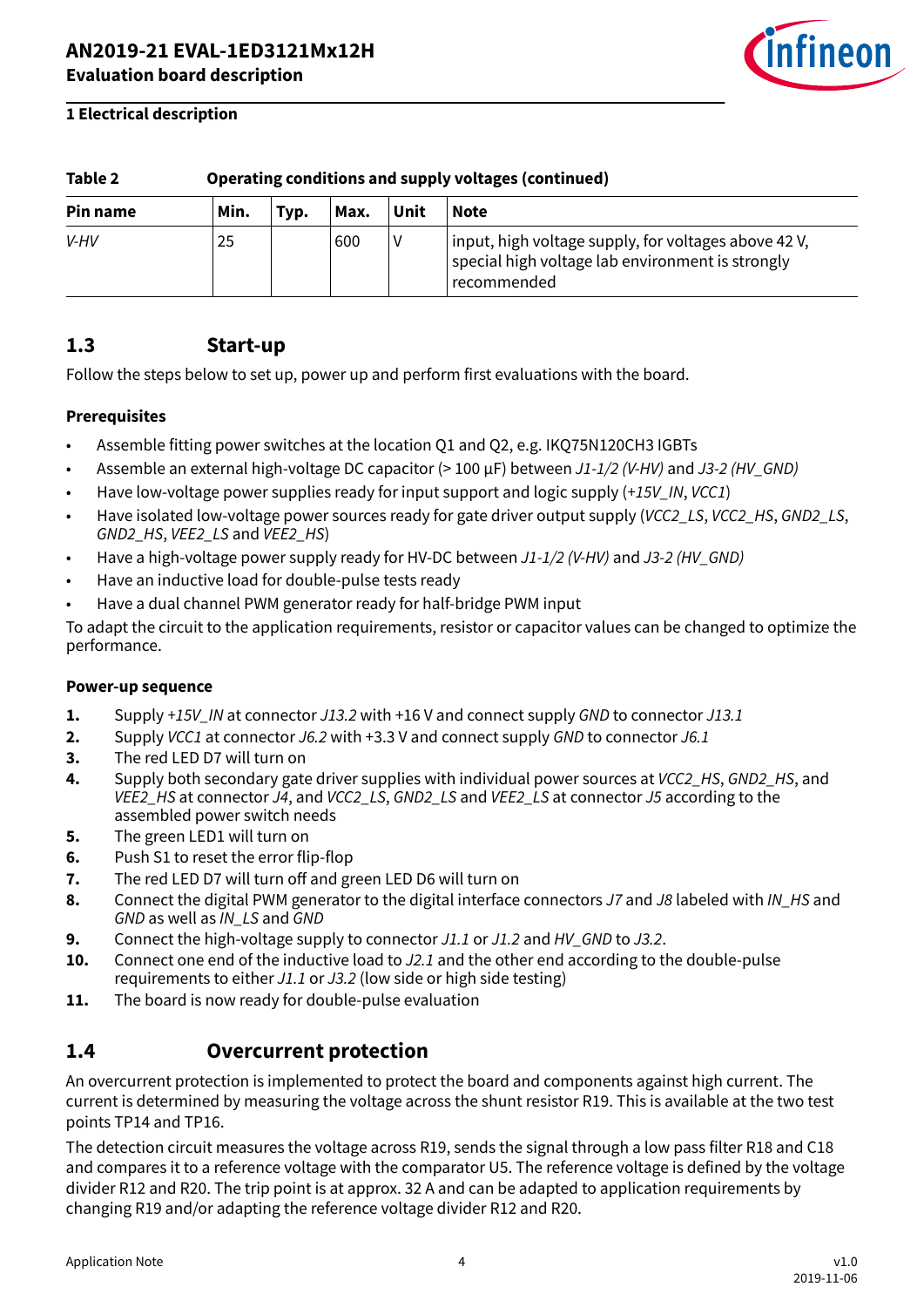

<span id="page-4-0"></span>The output signal is transferred with U3 to the low voltage domain to trigger the flip-flop and store the overcurrent event. Once the flip-flop is triggered, it turns off both gate driver ICs by the ENABLE signal. In addition, it reports the overcurrent event to the digital interface connector as FAULT signal and turns the LED7 on.

To return to normal operation, S1 needs to be pushed to reset the flip-flop. As a feedback, LED7 turns off and LED6 turns back on again.

### **1.5 Connectors and pin assignment**

The following table describes connectors and their pin assignments on the PCB.

**Table 3 Connectors and pin assignment**

| <b>Connector</b>          | Pin            | Marking/<br>function               | <b>Note</b>                                                |
|---------------------------|----------------|------------------------------------|------------------------------------------------------------|
| J1                        | 1, 2           | V-HV                               | High voltage power supply                                  |
| J2                        | 1, 2           | <b>PHASE</b>                       |                                                            |
| J3                        | $\mathbf 1$    | <b>SENSE</b>                       |                                                            |
| J3                        | $\overline{2}$ | HV_GND                             |                                                            |
| J4, J9                    | $\mathbf{1}$   | VEE2_HS                            | High side negative gate driver supply                      |
| J4, J9                    | $\overline{2}$ | GND2_HS                            | High side gate driver supply reference                     |
| J4, J9                    | 3              | VCC2_HS                            | High side positive gate driver supply                      |
| J5, J10                   | $\mathbf{1}$   | VEE2_LS                            | Low side negative gate driver supply                       |
| J5, J10                   | $\overline{2}$ | GND2_LS                            | Low side gate driver supply reference                      |
| J5, J10                   | 3              | VCC2_LS                            | Low side positive gate driver supply                       |
| J6, J7, J8, J11, J12, J13 | $\mathbf{1}$   | <b>GND</b>                         | Logic side ground reference                                |
| J6, J12                   | $\overline{2}$ | VCC1                               | Logic side supply voltage, 3.3 V or 5 V                    |
| J7                        | $\overline{2}$ | $IN$ <sub>_HS</sub>                | Logic PWM input high side gate driver                      |
| J8                        | $\overline{2}$ | $IN$ <sub>_<math>LS</math></sub>   | Logic PWM input low side gate driver                       |
| J11                       | $\overline{2}$ | $+15V$                             | 15 V for external power supply without protection<br>diode |
| J11                       | 3              | PWM_PSU                            | PWM output for external power supply from J14.9            |
| J13                       | $\overline{2}$ | $+15V$ <sub>IN</sub>               | 15 V input supply voltage for external power supply        |
| J14                       | 1, 2           | n.c.                               | not connected                                              |
| J14                       | 3              | VCC1                               | Logic side supply voltage, 3.3 V or 5 V                    |
| J14                       | 4              | GND                                | Logic side ground reference                                |
| J14                       | 5              | <b>RST</b>                         | Reset input for overcurrent flip-flop, connected to S1     |
| J14                       | 6              | <b>FAULT</b>                       | Fault feedback signal                                      |
| J14                       | $\overline{1}$ | $IN$ <sub><math>H</math></sub> $S$ | Logic PWM input high side gate driver                      |
| J14                       | 8              | $IN$ <sub>LS</sub>                 | Logic PWM input low side gate driver                       |
| J14                       | 9              | PWM_PSU                            | PWM input for external power supply to J11.3               |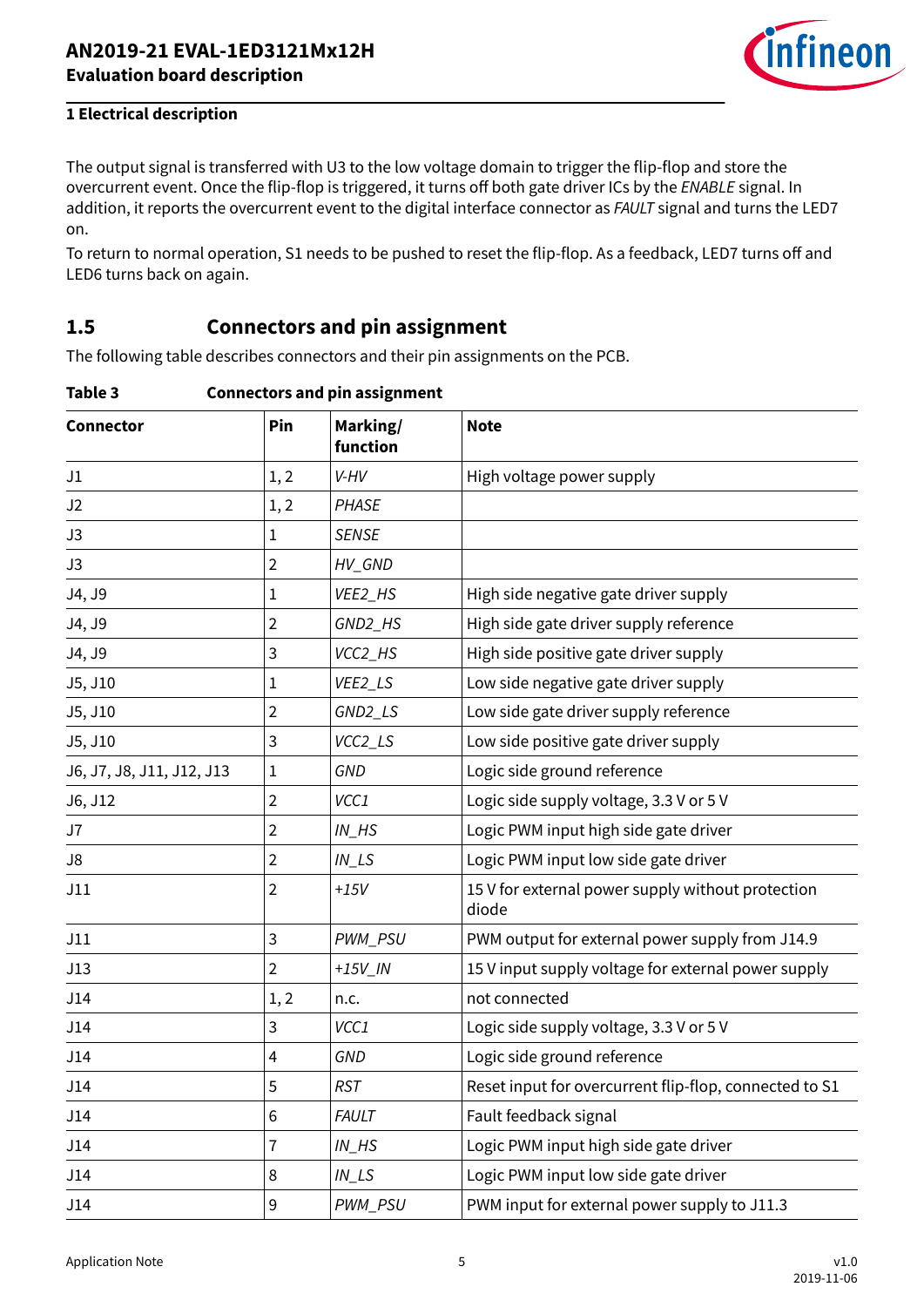

### <span id="page-5-0"></span>**2 Schematics**

| Table 3          | <b>Connectors and pin assignment (continued)</b> |                      |                                                            |  |
|------------------|--------------------------------------------------|----------------------|------------------------------------------------------------|--|
| <b>Connector</b> | Pin                                              | Marking/<br>function | <b>Note</b>                                                |  |
| J14              | 10                                               | $+15V$               | 15 V for external power supply without protection<br>diode |  |

## **2 Schematics**

The schematics of the evaluation board are separated into the following parts:

- Gate driver ICs with surrounding circuit
- Overcurrent detection
- Overcurrent status display
- Interfaces with connectors and reset switch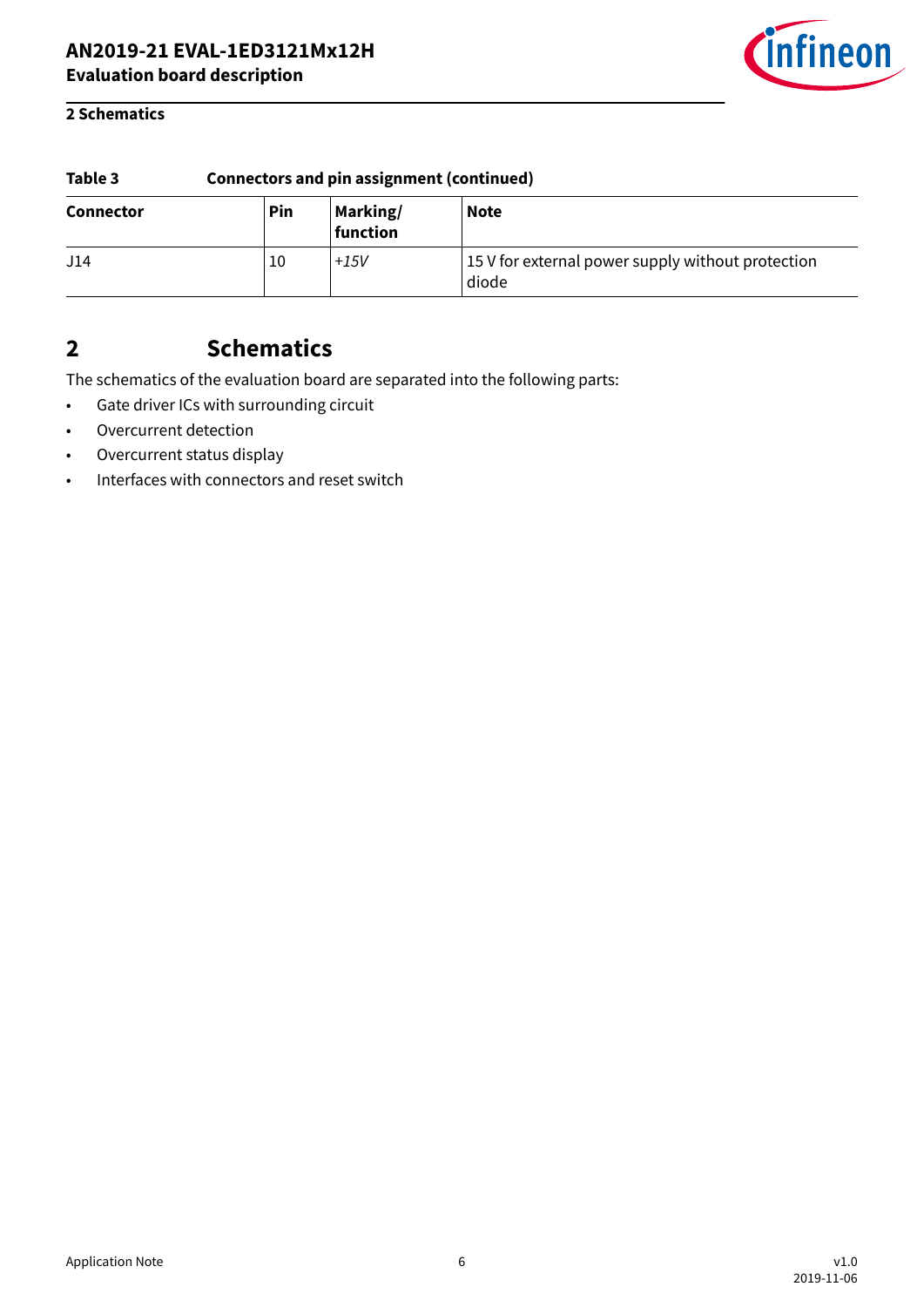





**Figure 2 Schematic of gate driver ICs and surrounding circuits**

Gate driver circuit with optional external input filter, output gate resistors for source and sink connection.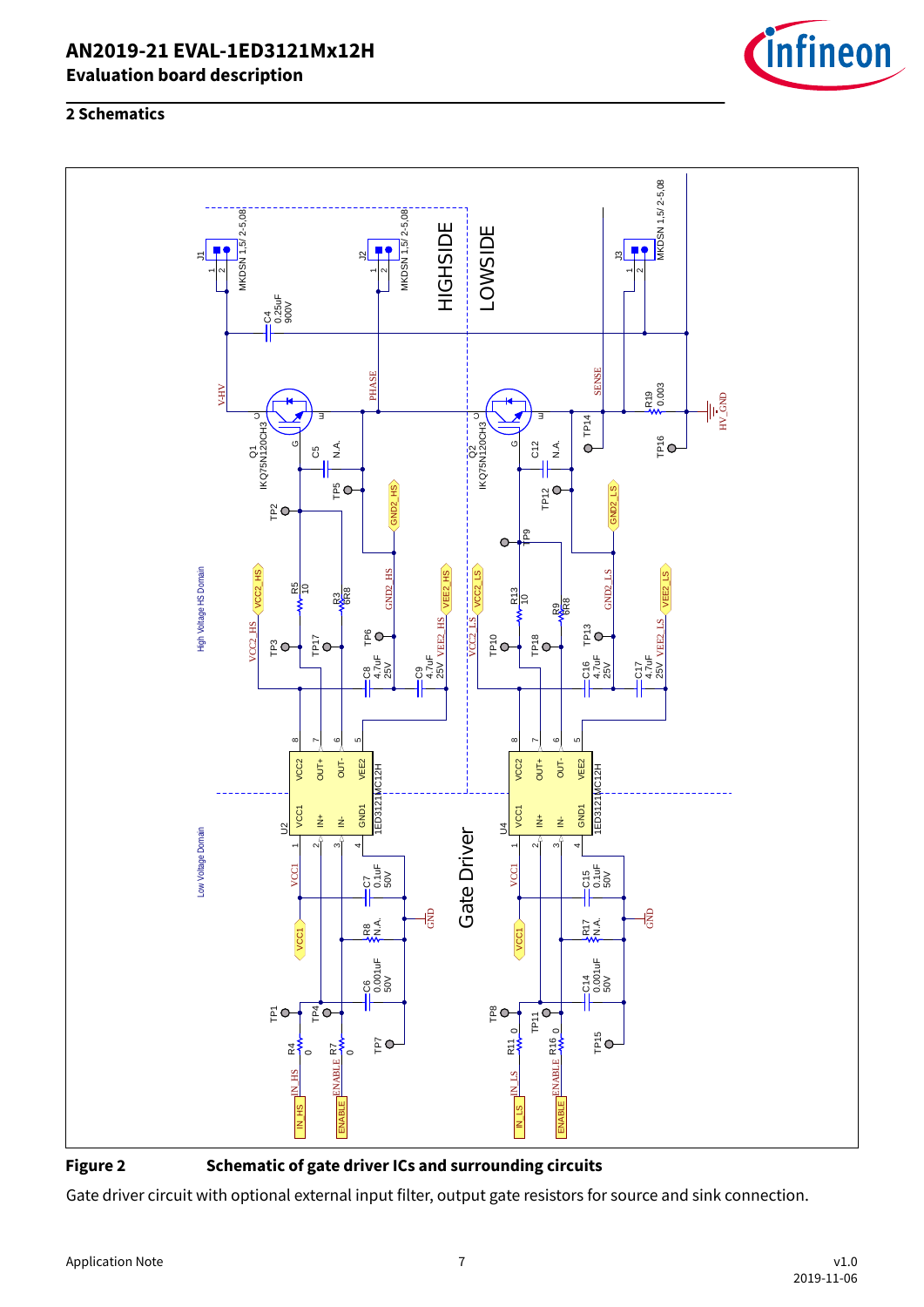

### **2 Schematics**



### **Figure 3 Schematic of overcurrent detection circuit**

Overcurrent comparator with additional gate driver IC for isolated signal transmission and supporting voltage regulator.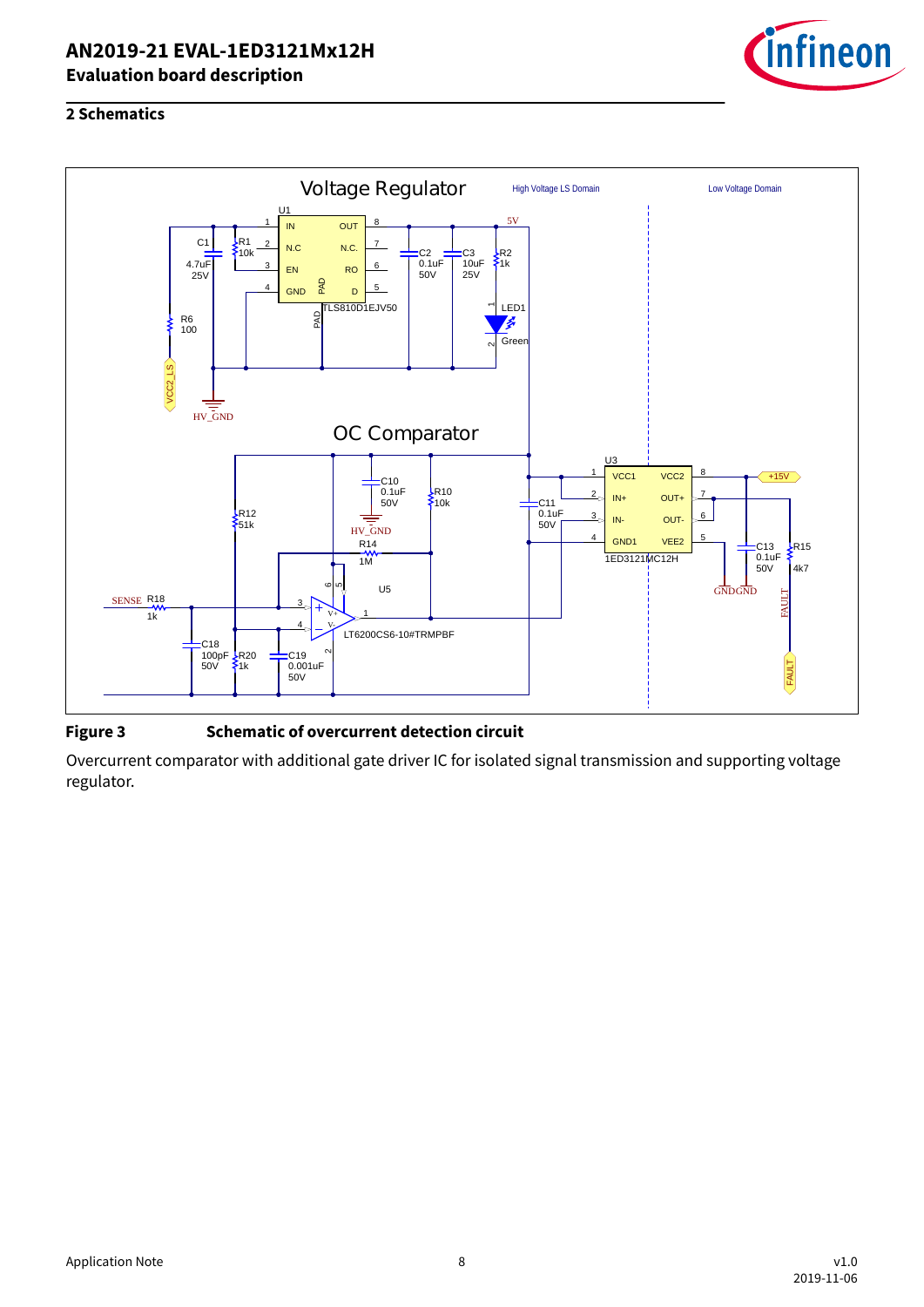

### **2 Schematics**



### **Figure 4 Schematic of overcurrent status indication**

Fault signal and reset input of flip-flop including status LEDs.



**Figure 5 Schematic of connectors and reset switch**

Interface connectors and reset button.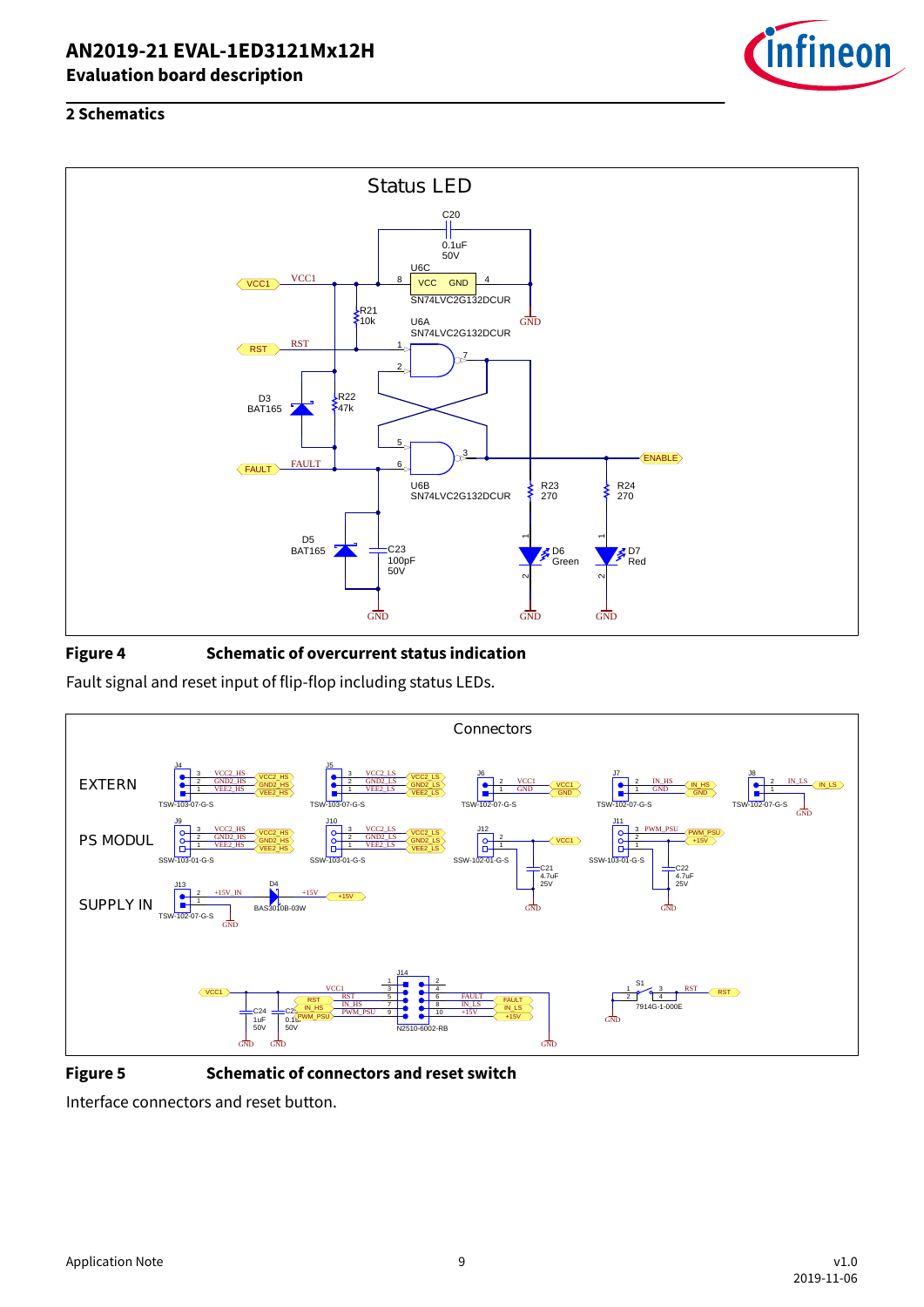

### <span id="page-9-0"></span>**3 PCB layout**

## **3 PCB layout**

The layout from this basic schematic is intended as a starting point for developing more complex application circuits. The evaluation board has a two-layer PCB with top and bottom layer. Most components are assembled at the top layer.



**Figure 6 Assembly drawing top side PCB**



**Figure 7 PCB layer top**



**Figure 8 PCB layer bottom**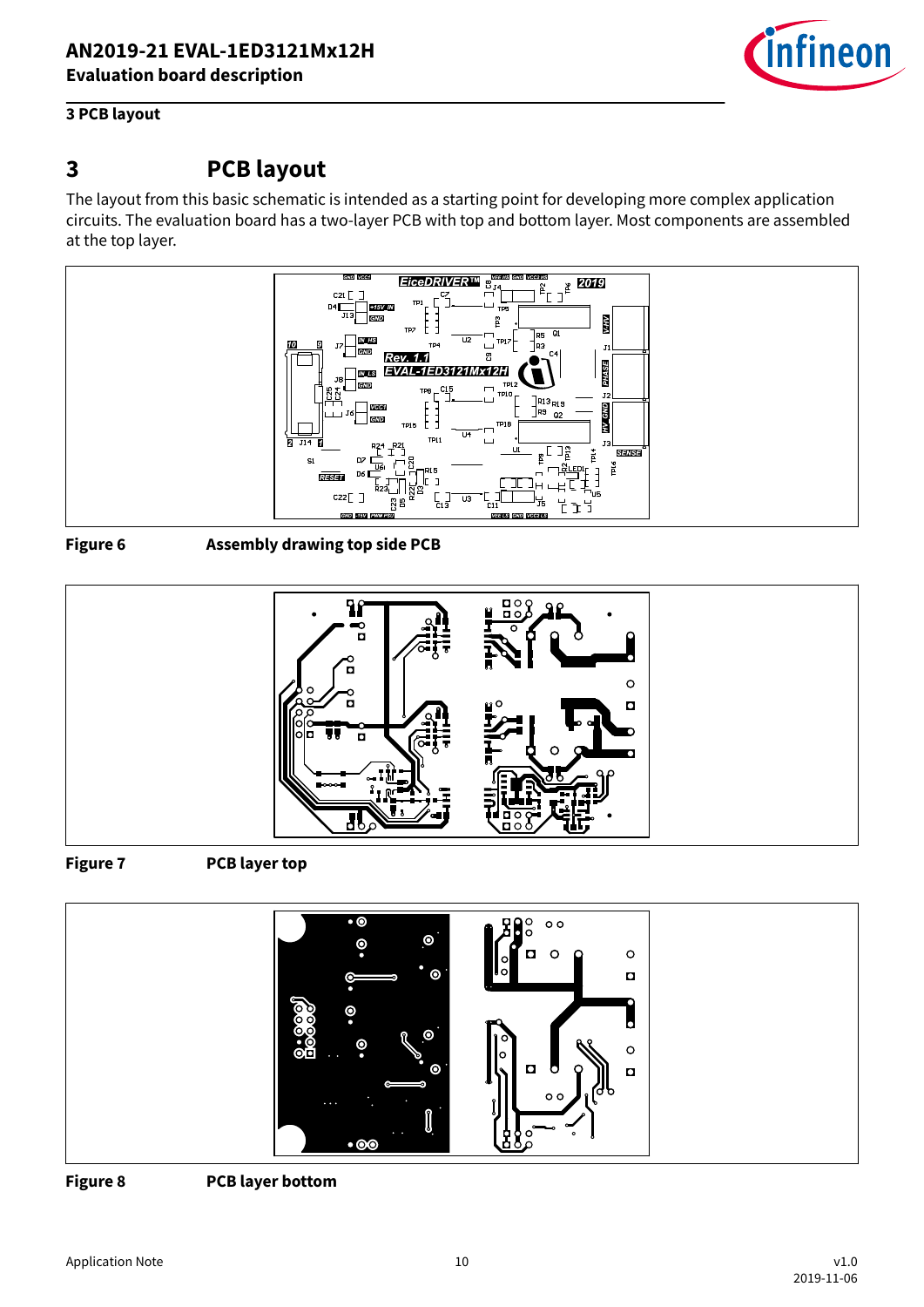

## <span id="page-10-0"></span>**4 Bill of material**

# **4 Bill of material**

The BOM lists all components used for the PCB.

| Table 4                                                                                                    |                | <b>Bill of material</b>                                       |                          |                    |  |  |  |
|------------------------------------------------------------------------------------------------------------|----------------|---------------------------------------------------------------|--------------------------|--------------------|--|--|--|
| <b>Designator</b>                                                                                          | Quantity       | <b>Description</b>                                            | Manufacturer             | <b>Part number</b> |  |  |  |
| C1, C8, C9, C16,<br>C17, C21, C22                                                                          | $\overline{7}$ | CAP, CERM, 4.7µF, 25V, +/-10%,<br>X7R, 0805                   | Samsung                  | CL21B475KAFNNNE    |  |  |  |
| C <sub>2</sub> , C <sub>7</sub> , C <sub>10</sub> ,<br>C11, C13, C15,<br>C <sub>20</sub> , C <sub>25</sub> | 8              | CAP, CERM, 0.1µF, 50V, +/-10%,<br>X7R, 0805                   | <b>Wurth Electronics</b> | 885012207098       |  |  |  |
| C <sub>3</sub>                                                                                             | 1              | CAP, CERM, 10µF, 25V, +/-10%,<br>X7R, 1206                    | <b>Wurth Electronics</b> | 885012208069       |  |  |  |
| C <sub>4</sub>                                                                                             | 1              | CAP, CERM, 0.25uF, 900V, 20%,<br>CeraLink                     | <b>TDK</b>               | B58031l9254M062    |  |  |  |
| C18, C23                                                                                                   | $\overline{2}$ | CAP, CERM, 100pF, 50V, +/- 5%,<br>NP0, 0805                   | <b>Wurth Electronics</b> | 885012007057       |  |  |  |
| C19                                                                                                        | $\mathbf{1}$   | CAP, CERM, 0.001µF, 50V, +/-<br>10%, X7R, 0603                | <b>Wurth Electronics</b> | 885012206083       |  |  |  |
| C <sub>24</sub>                                                                                            | 1              | CAP, CERM, 1µF, 50V, +/-10%,<br>X7R, 0805                     | <b>Wurth Electronics</b> | 885012207103       |  |  |  |
| D3, D5                                                                                                     | $\overline{2}$ | Diode, Schottky, 40 V, 0.75 A,<br>AEC-Q101, SOD-323           | Infineon Technologies    | <b>BAT165</b>      |  |  |  |
| D <sub>4</sub>                                                                                             | 1              | Diode, Schottky, 30V, 1A, AEC-<br>Q101, SOD-323               | Infineon Technologies    | BAS3010B-03W       |  |  |  |
| D6, LED1                                                                                                   | $\overline{2}$ | LED, Green, SMD                                               | Lite-On                  | LTST-C190GKT       |  |  |  |
| D7                                                                                                         | 1              | LED, Red, SMD                                                 | Lite-On                  | LTST-C190CKT       |  |  |  |
| J1, J2, J3                                                                                                 | 3              | TERM BLOCK 2POS 5mm, TH                                       | <b>Phoenix Contact</b>   | MKDSN 1,5/2-5,08   |  |  |  |
| J6, J7, J8, J13                                                                                            | 4              | Header, 100mil, 2x1, Gold, TH                                 | Samtec                   | TSW-102-07-G-S     |  |  |  |
| J9, J10, J11                                                                                               | 3              | Receptacle, 2.54mm, 3x1, Gold,<br><b>TH</b>                   | Samtec                   | SSW-103-01-G-S     |  |  |  |
| J12                                                                                                        | 1              | Receptacle, 2x1, 2.54mm, Gold,<br>TН                          | Samtec                   | SSW-102-01-G-S     |  |  |  |
| J14                                                                                                        | 1              | Header (shrouded), 100mil, 5x2,<br>High-Temperature, Gold, TH | 3M                       | N2510-6002-RB      |  |  |  |
| Q1, Q2                                                                                                     | $\overline{2}$ | HIGH SPEED IGBT 1200V                                         | Infineon Technologies    | IKQ75N120CH3       |  |  |  |
| R1, R10, R21                                                                                               | 3              | RES, 10k, 1%, 0.1W, 0603                                      | Vishay-Dale              | CRCW060310K0FKEA   |  |  |  |
| R2, R18, R20                                                                                               | 3              | RES, 1k, 1%, 0.1W, 0603                                       | Vishay-Dale              | CRCW06031K00FKEA   |  |  |  |
| R3, R9                                                                                                     | $\overline{2}$ | RES, 4R7, 1%, 0.25W, 1206                                     | Vishay-Dale              | CRCW12066R80FK     |  |  |  |
| R4, R7, R11, R16                                                                                           | 4              | RES, 0R, 1%, 0.1W, 0603                                       | Vishay-Dale              | CRCW0603000Z0EA    |  |  |  |
| R5, R13                                                                                                    | 2              | RES, 10R, 1%, 0.25W, 1206                                     | Vishay-Dale              | CRCW120610R0FKEA   |  |  |  |
| R <sub>6</sub>                                                                                             | 1              | RES, 100R, 1%, 0.1W, 0603                                     | Vishay-Dale              | CRCW0603100RFKEA   |  |  |  |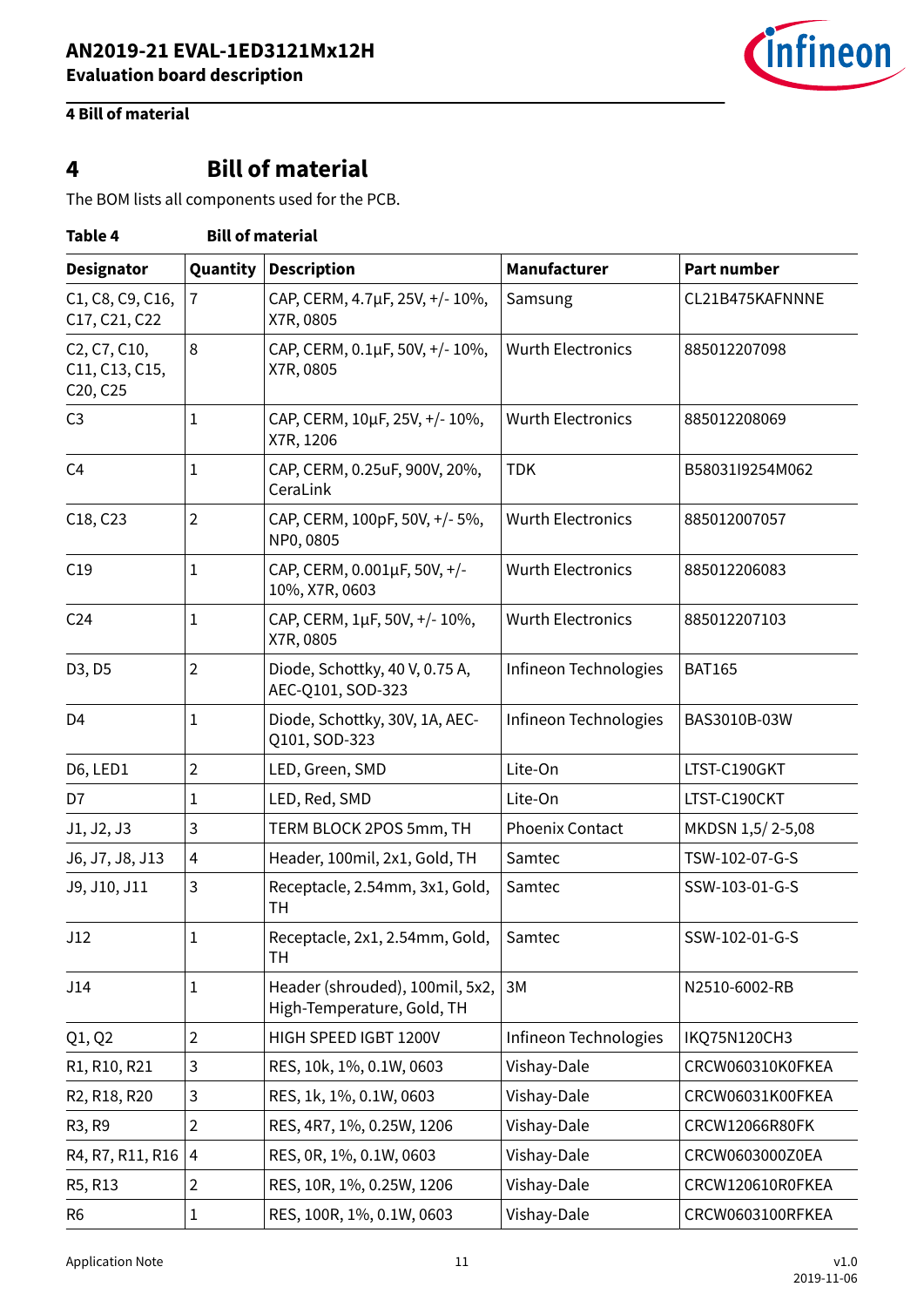

## **4 Bill of material**

| Table 4           |                |                                                                           |                          |                     |  |
|-------------------|----------------|---------------------------------------------------------------------------|--------------------------|---------------------|--|
| <b>Designator</b> | Quantity       | <b>Description</b>                                                        | Manufacturer             | <b>Part number</b>  |  |
| R <sub>12</sub>   | 1              | RES, 51k, 1%, 0.1W, 0603                                                  | Vishay-Dale              | CRCW060351K0FKEA    |  |
| R <sub>14</sub>   | 1              | RES, 1M, 1%, 0.1W, 0603                                                   | Vishay-Dale              | CRCW06031M00FKEA    |  |
| <b>R15</b>        | 1              | RES, 4k7, 1%, 0.1W, 0603                                                  | Vishay-Dale              | CRCW06034K70FKEA    |  |
| R <sub>19</sub>   | 1              | RES, 0R003, 1%, 3W, 2512                                                  | Bourns Inc.              | CRE2512-FZ-R003E-3  |  |
| R <sub>22</sub>   | 1              | RES, 47k, 1%, 0.1W, 0603                                                  | Vishay-Dale              | CRCW060347K0FKEA    |  |
| R23, R24          | $\overline{2}$ | RES, 270R, 1%, 0.1W, 0603                                                 | Vishay-Dale              | CRCW0603270RFKEA    |  |
| S <sub>1</sub>    | 1              | Switch, Tactile, SPST-NO, 0.1A,<br>16V, SMT                               | <b>Bourns</b>            | 7914G-1-000E        |  |
| U1                | 1              | Linear Voltage Regulator 5V                                               | Infineon Technologies    | TLS810D1EJV50       |  |
| U2, U3, U4        | 3              | Single channel IGBT gate driver<br>IC in wide body package dual<br>output | Infineon Technologies    | 1ED3121MC12H        |  |
| U <sub>5</sub>    | $\mathbf{1}$   | Rail-to-Rail Input and Output,<br>0.95nV/√Hz Low Noise, Op Amp            | Linear Technology        | LT6200CS6-10#TRMPBF |  |
| U <sub>6</sub>    | 1              | Dual 2-Input NAND Gate with<br>Schmitt-Trigger Inputs                     | <b>Texas Instruments</b> | SN74LVC2G132DCUR    |  |